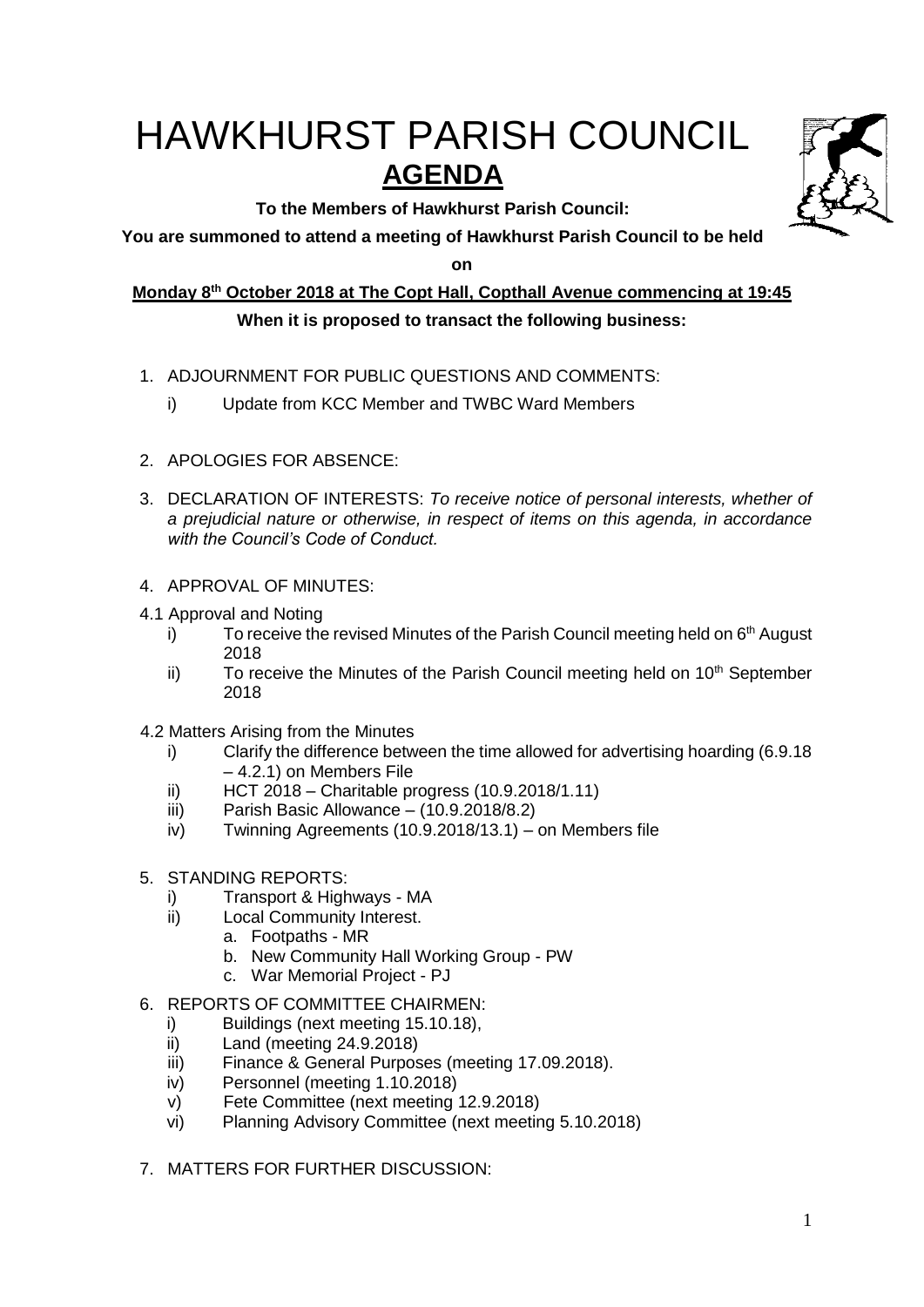- *i) Reminder 2019/20 budget setting*
- *ii) Updating Council e-mail address and website – report in Members File*
- *iii) Remembrance Sunday events 11.11.2018 – report in Members File*
- *iv) Queen's Commonwealth Canopy – location of native tree*
- *v) Hawkhurst Neighbourhood Development Plan – revised September 2018 – seek approval for consultation – in Members File*
- 8. CORRESPONDENCE:
- 9. FINANCE:
- 10. PLANNING:
- 11. BURIAL & MEMORIAL:
- 12. NOTES & INFORMATION:
- 13. CONFIDENTIAL:

*Pursuant to section 1 (2) of the Public Bodies (Admission to Meetings) Act 1960 it is resolved that, because of the confidential nature of the business to be transacted, the public and the press leave the meeting during consideration of the following items:*

14. CLOSURE:

Richard Griffiths, Clerk to the Parish Council

|                | <b>Date</b><br><b>Received</b> | <b>From</b>                           | <b>Subject</b>                                                                                                                                                                           |
|----------------|--------------------------------|---------------------------------------|------------------------------------------------------------------------------------------------------------------------------------------------------------------------------------------|
|                | 12.9.18                        | The Rt Hon<br><b>Greg Clark</b><br>МP | Opportunity to obtain a tree as part of the<br>Queen's Commonwealth Canopy                                                                                                               |
| $\overline{2}$ | 12.9.18                        | <b>TWBC</b>                           | Notification that Esquire Developments Ltd have<br>lodged an appeal regarding Brook House -<br>Planning application - 17/03780                                                           |
| 3              | 21.9.18                        | <b>DHA</b>                            | Notification that Cedardrive Ltd have submitted a<br>request for an Environmental Impact Assessment<br>scoping opinion to TWBC regarding potential<br>development at Hawkhurst Golf Club |
| $\overline{4}$ | 4.10.2018                      | <b>KCC - Public</b><br>Transport      | Information regarding changes to bus service<br>operating within Kent                                                                                                                    |
| 5              | 4.10.2018                      | <b>NHS</b>                            | Promotion of extra opening hours for GP services                                                                                                                                         |

#### **Agenda Item 9: Correspondence**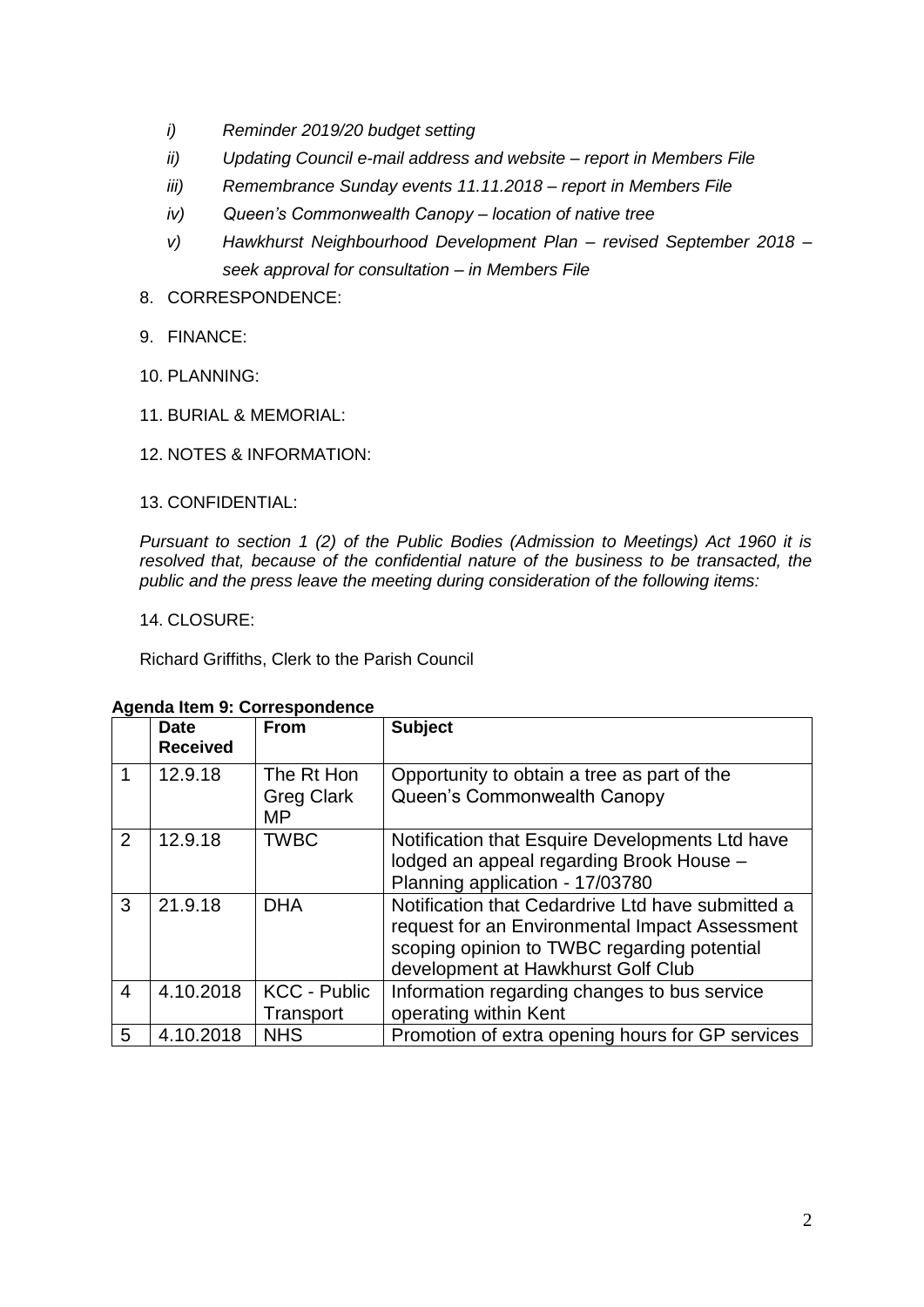# **Agenda Item 10: Finance**.

## INCOME AND EXPENDITURE SEPTEMBER 2018

| Accounts for payment            | £  | 1,282.20  |
|---------------------------------|----|-----------|
| Payment received                | £  | 5,442.00  |
| <b>Net Expenditure</b>          | £  | 4,159.80  |
| <b>Cambridge &amp; Counties</b> | £  | 77,400.90 |
| <b>Cambridge Building</b>       |    |           |
| Society                         | £  | 75,201.05 |
| <b>Lloyds Current</b>           | £  | 10,001.00 |
| <b>Lloyds Access Reserve</b>    | £. | 71,213.08 |

10.1 Agreement to pay payments schedule.

10.2 Account reconciliation

## **Agenda Item 11: Planning**

11.1 Planning & Highways Information:

| Ref. No. | <b>Proposal</b> | Location | <b>Comments</b> |
|----------|-----------------|----------|-----------------|
|          |                 |          |                 |
|          |                 |          |                 |

## 11.2 Planning TWBC Approved:

| <b>Ref</b>     | <b>Proposal</b>                                                                                                   | Location                                                                                                    |
|----------------|-------------------------------------------------------------------------------------------------------------------|-------------------------------------------------------------------------------------------------------------|
| 18/02517/FULL  | Single storey side and rear extension                                                                             | 1, Highgate Hill, Hawkhurst, Kent TN18<br>4LB                                                               |
| 18/01800/FULL  | Demolition of existing stables and<br>erection of replacement stables                                             | Cowden Bothy, Horns Road, Hawkhurst,<br>Kent TN18 4QS                                                       |
| 18/02439/FULL  | Single storey side extension                                                                                      | Whiteswood Farm, Whites Lane,<br>Hawkhurst, Kent. TN18 4HP                                                  |
| 18/01951/FULL  | Construction of two storey rear<br>extension, replacement dormer<br>windows and insertion of velux roof<br>lights | Westwell, Stream Lane, Hawkhurst Kent<br><b>TN184RD</b>                                                     |
| 18/02374/ FULL | Change of use of land for dog day<br>care and dog training                                                        | Little Dale, Units 5,6 and 7 Springfield's<br>Industrial Estate, Cranbrook Road,<br>Hawkhurst Kent TN18 5EE |
| 18/02289/FULL  | Proposed replacement dwelling                                                                                     | Olyers Farm Cottage, Attwaters Lane,<br>Hawkhurst TN18 5AR                                                  |

## 11.3 Planning TWBC Refused:

| Ref. No.     | <b>Proposal</b>               | Location               | <b>Comments/Valid</b>   |
|--------------|-------------------------------|------------------------|-------------------------|
| 17/03780/OUT | Outline (access not reserved) | Brook House, Cranbrook | The proposed            |
|              | - demolition of existing      | Road, Hawkhurst Kent   | development fails to    |
|              | building and erection of 25   |                        | demonstrate safe,       |
|              | apartments with affordable    |                        | suitable access for all |
|              | housing, parking provision,   |                        | and would be likely to  |
|              | new highway access and other  |                        | increase hazard on      |
|              | ancillary works               |                        | the highway.            |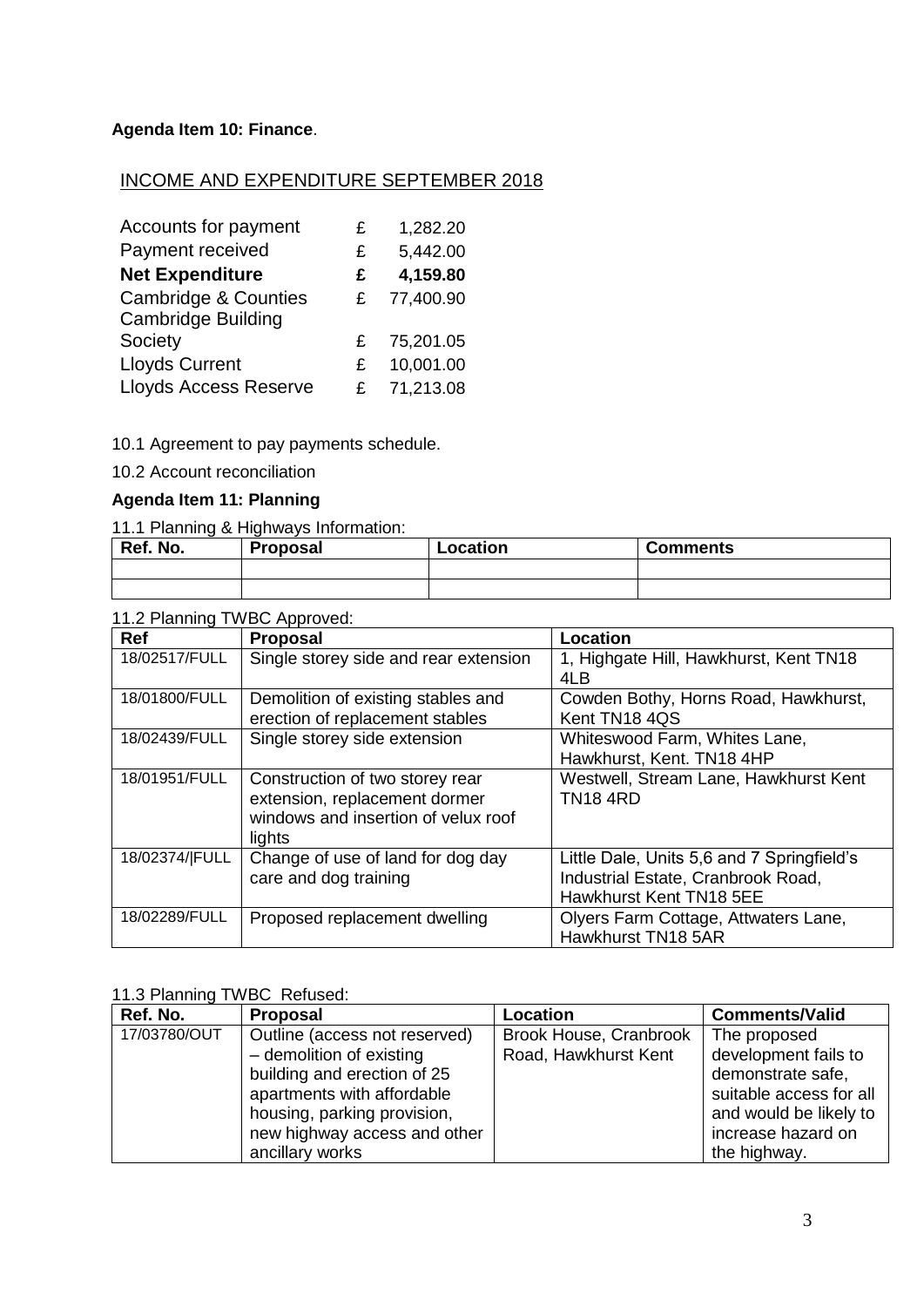11.4 Planning Applications received: [TWBC Planning Portal](http://www.tunbridgewells.gov.uk/residents/planning/planning-application-search)

| No Application No      | <b>Proposal</b>                                                                                                                                                                                                                                                                    | <b>Location</b>                                                                          |
|------------------------|------------------------------------------------------------------------------------------------------------------------------------------------------------------------------------------------------------------------------------------------------------------------------------|------------------------------------------------------------------------------------------|
| 63 18/02542/FULL       | with porch                                                                                                                                                                                                                                                                         | Replacement of existing bay window The Cottage, High Street, Hawkhurst<br>Kent. TN18 4AQ |
| 64 18/02717/FULL       | construction of a small roof extension TN18 4EY<br>to accommodate more bedrooms for<br>the hotel                                                                                                                                                                                   | Refurbishment of the first floor and Queens Inn, Rye Road, Hawkhurst, Kent.              |
| 65 18/02767/FULL       | Demolition of existing dwelling and The White<br>erection of 43 retirement living Hawkhurst, Kent. TN18 4LB<br>with<br>associated<br>apartments<br>communal facilities, access, parking<br>and landscaping                                                                         | Hill,<br>House, Highgate                                                                 |
| 66 18/02672/FULL       | of front and side single storey Hawkhurst, Kent TN18 5AR<br>extensions and detached garage /<br>workshop                                                                                                                                                                           | Demolition of existing porch, erection Oylers Farm Cottage, Attwaters Lane,              |
| 67 18/02366/FULL       | unit                                                                                                                                                                                                                                                                               | Proposed construction of 1 no. studio Land at Highgate Mews, Hawkhurst, Kent             |
| 68 18/02850/FULL       | Erection of boundary wall with railing Down Hall House, Slip<br>to replace old timber fence                                                                                                                                                                                        | Mill<br>Lane,<br>Hawkhurst, Kent. TN18 4JZ                                               |
| 69 18/02718/LBC        | Listed<br>Consent<br>building<br>Refurbishment of the first floor and TN18 4EY<br>construction of a small roof extension<br>to accommodate more bedrooms for<br>the hotel                                                                                                          | $-$ Queens Inn, Rye Road, Hawkhurst Kent                                                 |
| 70 18/02784/FULL       | Alterations and two storey rear Linnet House,<br>addition and extension of rear terrace Hawkhurst. Kent TN18 4AX<br>above repositioned garage                                                                                                                                      | Road,<br>Cranbrook                                                                       |
| 71 18/02947/FULL       | replacement one / two storey rear Kent TN18 5DL<br>extension                                                                                                                                                                                                                       | Demolition of existing rear extension: Prospect Cottage, Water Lane, Hawkhurst.          |
| 72 18/03008/EIAS<br>CO | EIA Scoping Opinion: Residential Hawkhurst Golf Club,<br>Led development of around 400 Hawkhurst, Kent TN18 4JS<br>dwellings including relief road and<br>associated infrastructure                                                                                                | Street,<br>High                                                                          |
| 73 18/02856/LBC        | greenhouse, construction of footpath Kent TN18 4PX<br>to front of property and patio rear of<br>property, erection of garage with<br>second<br>floor<br>accommodation,<br>replacement and repair of windows<br>and addition of new roof lights and<br>various internal alterations | Listed Building Consent – Removal of Barnfield Farm, High Street, Hawkhurst,             |
| 74 18/02855/FULL       | of footpath to front of property and Kent TN18 4PX<br>patio rear of property, erection of<br>with<br>second<br>floor<br>garage<br>accommodation, replacement and<br>repair of windows and addition of new<br>roof lights and various internal<br>alterations                       | Removal of greenhouse, construction Barnfield Farm, High Street, Hawkhurst,              |
| 75 18/02781/FULL       |                                                                                                                                                                                                                                                                                    | Part change of use from residential Meadow Cottage, Rye Road, Hawkhurst,                 |